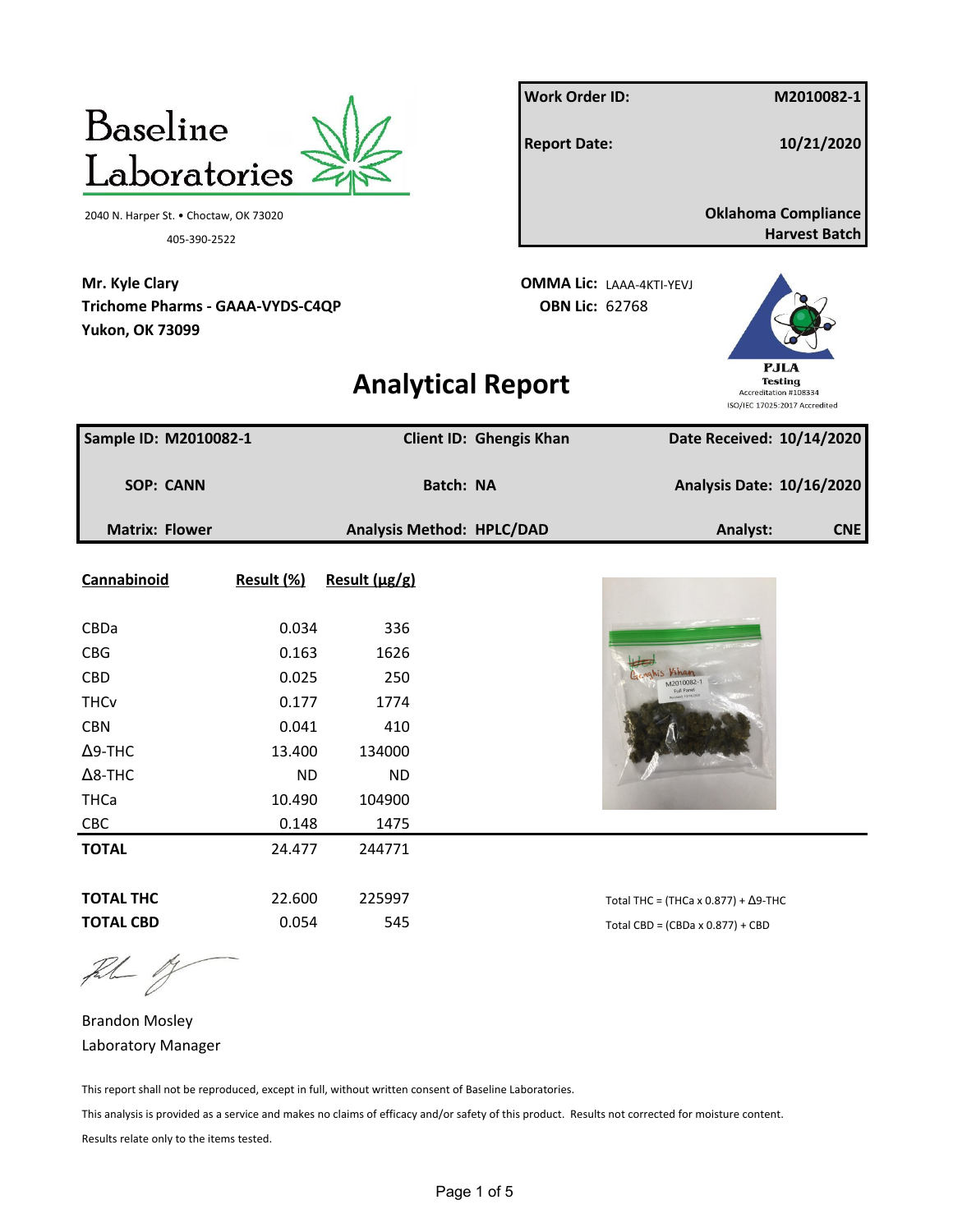

**Mr. Kyle Clary OMMA Lic:** LAAA-4KTI-YEVJ **Trichome Pharms - GAAA-VYDS-C4QP OBN Lic:** 62768 **Yukon, OK 73099**

**Work Order ID: M2010082-1 Report Date: 10/21/2020** 2040 N. Harper St. • Choctaw, OK 73020 **Oklahoma Compliance** 405-390-2522 **Harvest Batch**



## **Analytical Report**

| Sample ID: M2010082-1 |            |                            | Client ID: Ghengis Khan | Date Received: 10/14/2020         |
|-----------------------|------------|----------------------------|-------------------------|-----------------------------------|
| <b>SOP: TERP</b>      |            | <b>Batch: NA</b>           |                         | <b>Analysis Date: 10/16/2020</b>  |
|                       |            |                            |                         |                                   |
| <b>Matrix: Flower</b> |            | Analysis Method: HS/GC-FID |                         | Analyst:<br><b>CNE</b>            |
| <b>Terpene</b>        | Result (%) | Result (µg/g)              |                         |                                   |
| $\alpha$ -Pinene      | 0.054      | 540                        |                         | ND = Not Detected above           |
| Camphene              | <b>ND</b>  | <b>ND</b>                  |                         | <b>Reporting limit</b>            |
| β-Myrcene             | 0.070      | 703                        |                         |                                   |
| β-Pinene              | 0.036      | 361                        |                         | Reporting Limit ( $\mu$ g/g) = 40 |
| δ-3-Carene            | <b>ND</b>  | <b>ND</b>                  |                         |                                   |
| $\alpha$ -Terpinene   | <b>ND</b>  | <b>ND</b>                  |                         |                                   |
| Ocimene 1             | <b>ND</b>  | <b>ND</b>                  |                         |                                   |
| d-Limonene            | 0.014      | 143                        |                         |                                   |
| p-Cymene              | <b>ND</b>  | <b>ND</b>                  |                         |                                   |
| Ocimene <sub>2</sub>  | <b>ND</b>  | <b>ND</b>                  |                         |                                   |
| Eucalyptol            | <b>ND</b>  | <b>ND</b>                  |                         |                                   |
| y-Terpinene           | <b>ND</b>  | <b>ND</b>                  |                         |                                   |
| Terpinolene           | <b>ND</b>  | <b>ND</b>                  |                         |                                   |
| Linalool              | 0.042      | 417                        |                         |                                   |
| Isopulegol            | <b>ND</b>  | <b>ND</b>                  |                         |                                   |
| Geraniol              | <b>ND</b>  | <b>ND</b>                  |                         |                                   |
| β-Caryophyllene       | 0.159      | 1592                       |                         |                                   |
| $\alpha$ -Humulene    | 0.050      | 501                        |                         |                                   |
| Nerolidol 1           | 0.010      | 96                         |                         |                                   |
| Nerolidol 2           | <b>ND</b>  | <b>ND</b>                  |                         |                                   |
| Guaiol                | <b>ND</b>  | <b>ND</b>                  |                         |                                   |
| Caryophyllene Oxide   | <b>ND</b>  | <b>ND</b>                  |                         |                                   |
| α-Bisabolol           | <b>ND</b>  | <b>ND</b>                  |                         |                                   |
| <b>TOTAL</b>          | 0.435      | 4353                       |                         |                                   |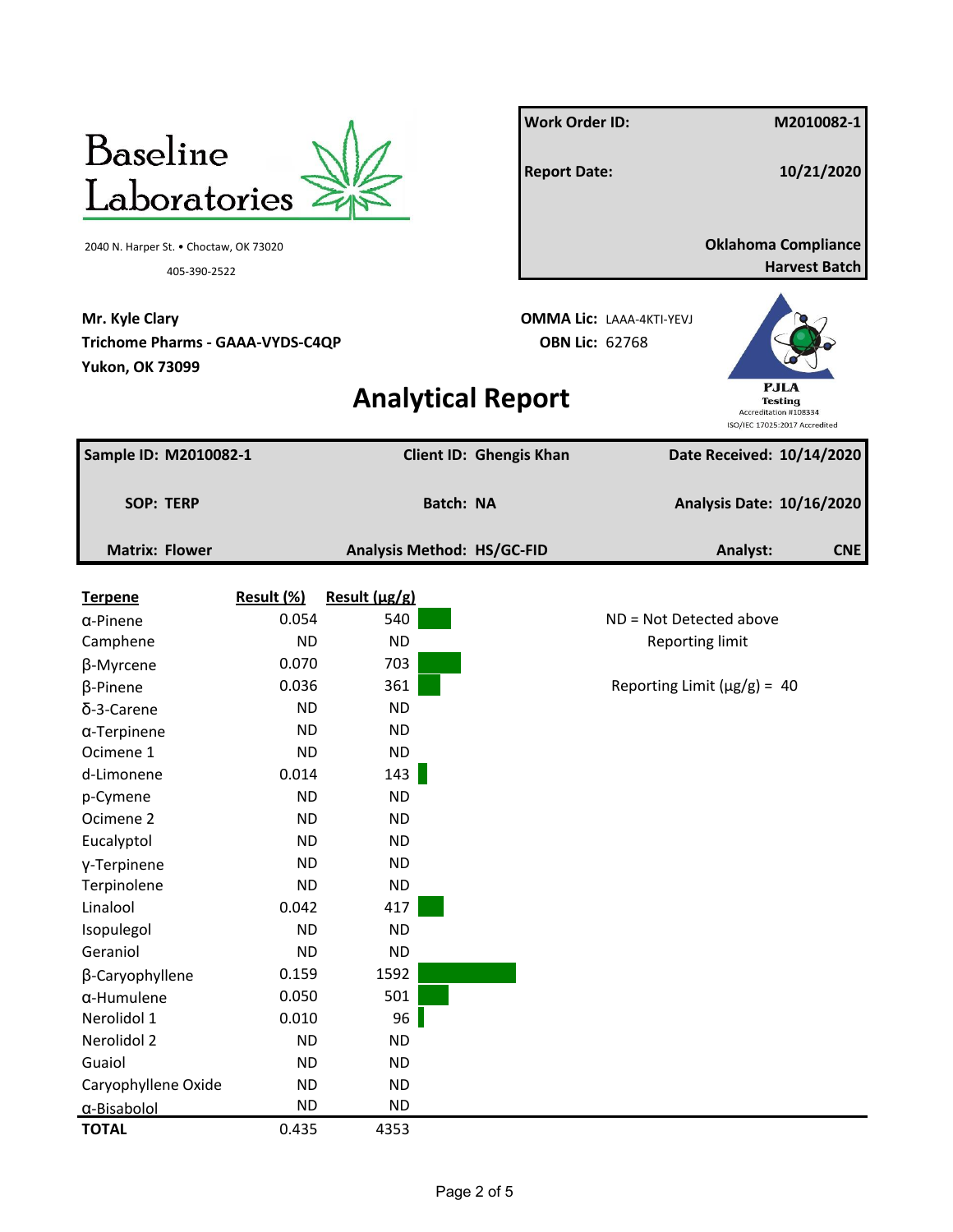

Result Below State Action Level

Result Above State Action Level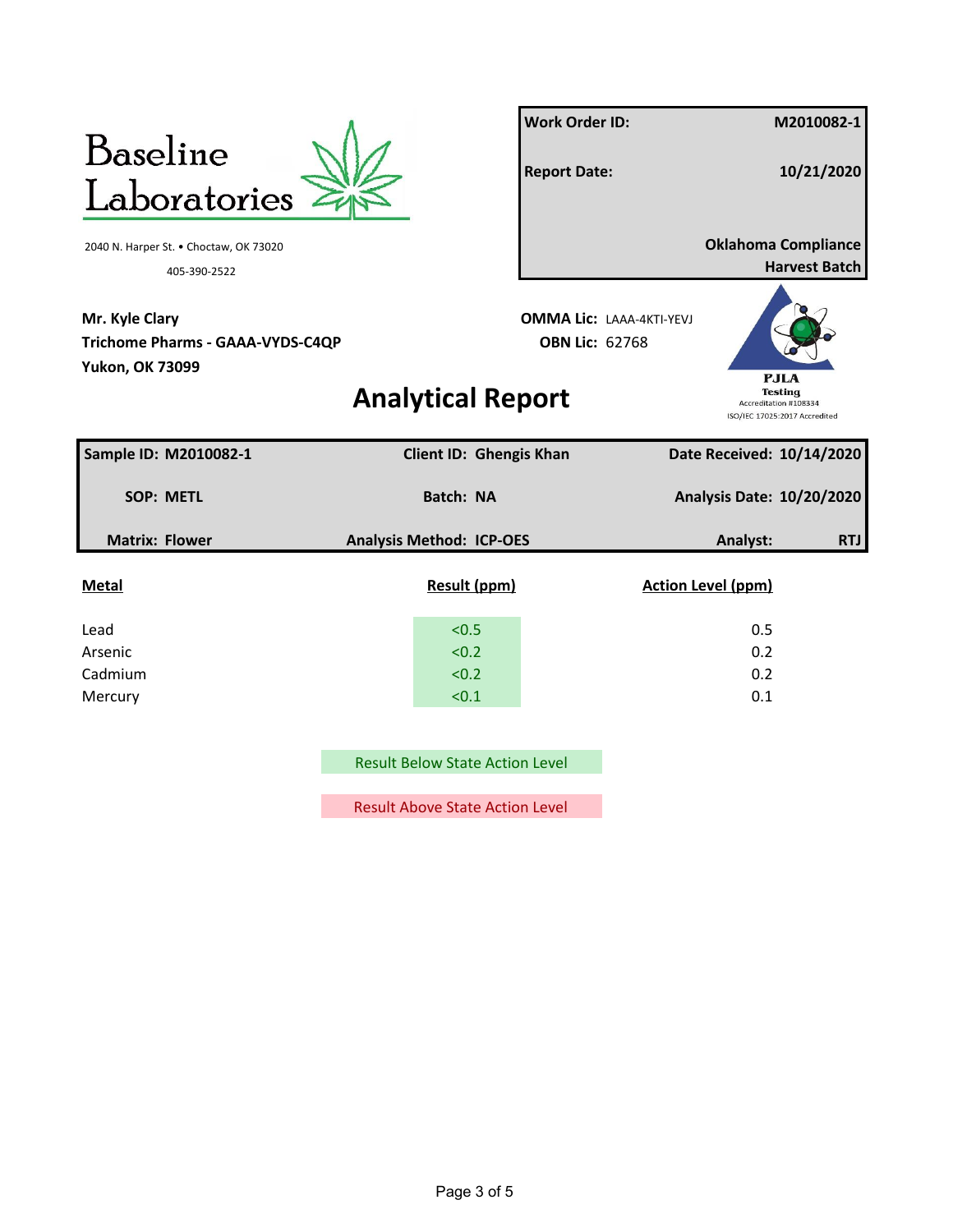

**Mr. Kyle Clary OMMA Lic:** LAAA-4KTI-YEVJ **Trichome Pharms - GAAA-VYDS-C4QP OBN Lic:** 62768 **Yukon, OK 73099**

**Work Order ID: M2010082-1 Report Date: 10/21/2020** 2040 N. Harper St. • Choctaw, OK 73020 **Oklahoma Compliance** 405-390-2522 **Harvest Batch**

## **Analytical Report**



| Sample ID: M2010082-1 | Client ID: Ghengis Khan   | Date Received: 10/14/2020        |            |
|-----------------------|---------------------------|----------------------------------|------------|
| <b>SOP: LCMS</b>      | Batch: NA                 | <b>Analysis Date: 10/16/2020</b> |            |
| <b>Matrix: Flower</b> | Analysis Method: LC-MS/MS | Analyst:                         | <b>DES</b> |
| <b>Pesticide</b>      | Result (ug/g)             | Action Level (ug/g)              |            |
| Abamectin B1a & B1b   | < 0.5                     | 0.5                              |            |
| Azoxystrobin          | < 0.2                     | 0.2                              |            |
| Bifenazate            | < 0.2                     | 0.2                              |            |
| Etoxazole             | < 0.2                     | 0.2                              |            |
| Imazilil              | < 0.2                     | 0.2                              |            |
| Imidacloprid          | < 0.4                     | 0.4                              |            |
| Malathion             | < 0.2                     | 0.2                              |            |
| Myclobutanil          | < 0.2                     | 0.2                              |            |
| Permethrins           | < 0.2                     | 0.2                              |            |
| Spinosad A & D        | < 0.2                     | 0.2                              |            |
| Spiromesifen          | < 0.2                     | 0.2                              |            |
| Spirotetramat         | < 0.2                     | 0.2                              |            |
| Tebuconazole          | < 0.4                     | 0.4                              |            |

Result Below State Action Level

Result Above State Action Level